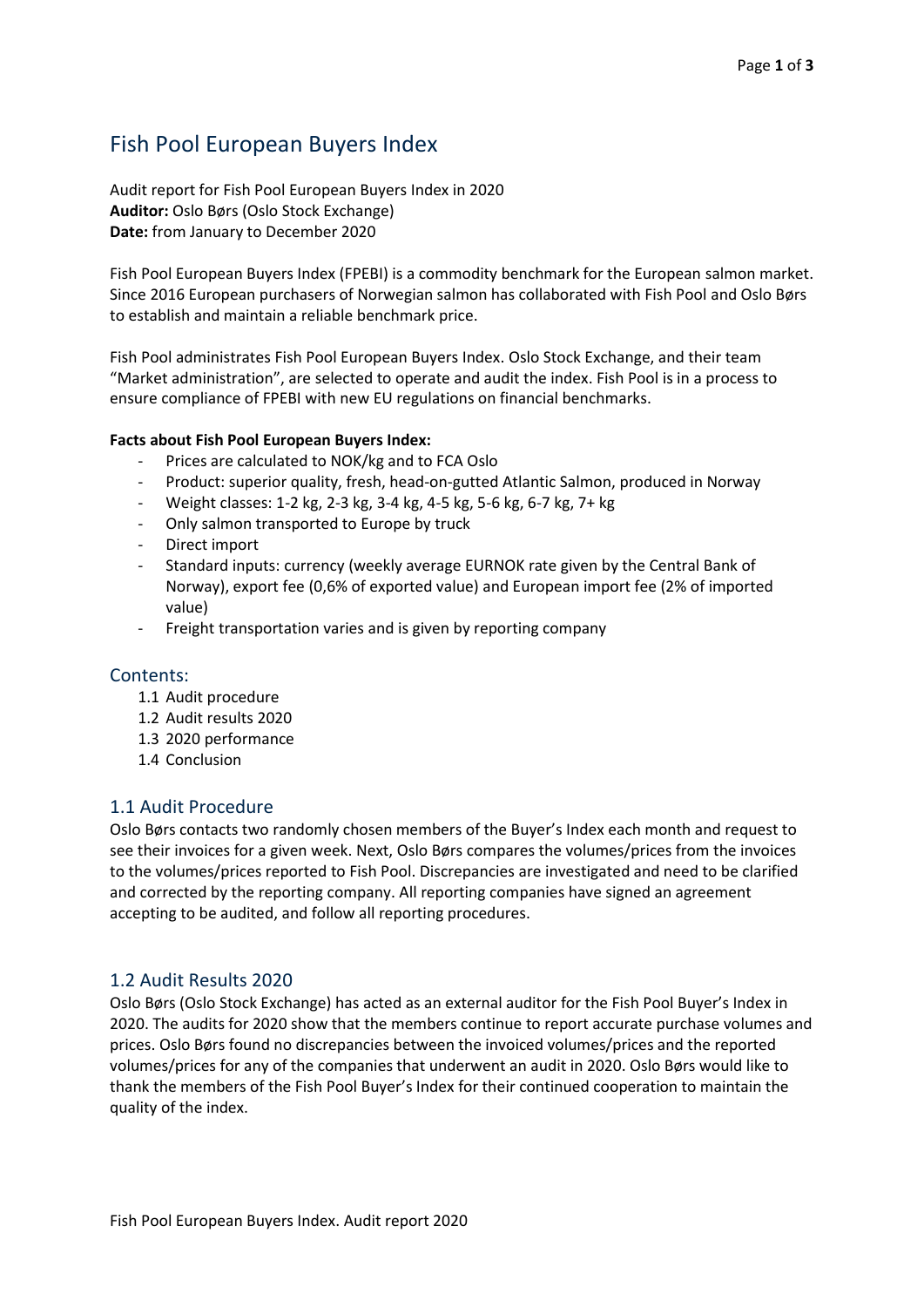# 1.3 2020 performance

#### **Volume reported**

- 96.502 tonnes reported in total in 2020 (vs. 98.058 tonnes in 2019, -2%)
- Average weekly reported volume in 2020: 1.821 tonnes vs. average volume the past four year (2016-2019) 1.646 tonnes.
- The total reported volume to FPEBI is app. 40% of reported volume to Nasdaq Salmon Index (NSI) (total NSI volume 2020: 243.321 tonnes)

# **Size distribution**

Table below shows share of total volume for each weight-group, 2020 vs. 2019.

|            | $1-2$ kg | 2-3 kg | 3-4 kg | 4-5 kg | 5-6 kg | $6-7$ $kg$ | $7 + kg$ |
|------------|----------|--------|--------|--------|--------|------------|----------|
| Share 2020 | 1 %      | 10 %   | 28 %   | 33 %   | 19%    | 7%         | 2%       |
| Share 2019 | 1 %      | 9%     | 33 %   | 35 %   | 17 %   | 4%         | 1 %      |

# **Prices reported**

All prices are volume weighted and calculated to FCA Oslo (ex. freight to European plant, export – and import duties).

| NOK/kg |              |                |                   |       |       |       |       |                                             |       |
|--------|--------------|----------------|-------------------|-------|-------|-------|-------|---------------------------------------------|-------|
|        | Price 3-6 kg | <b>Average</b> | $1-2$ kg $2-3$ kg |       |       |       |       | $3-4$ kg $4-5$ kg $5-6$ kg $6-7$ kg $7+$ kg |       |
| 2020   | 55,15        | 53.93          | 40.86             | 47.21 | 53,29 | 55.31 | 56.78 | 58,94                                       | 58.78 |
| 2019   | 58,64        | 57,45          | 42.61             | 49,72 | 56,05 | 58,68 | 61,20 | 65,14                                       | 66.90 |

| EUR/kg        |              |         |      |      |                                                 |      |      |      |      |
|---------------|--------------|---------|------|------|-------------------------------------------------|------|------|------|------|
|               | Price 3-6 kg | Average |      |      | 1-2 kg 2-3 kg 3-4 kg 4-5 kg 5-6 kg 6-7 kg 7+ kg |      |      |      |      |
| 2020          | 5,17         | 5,06    | 3,83 | 4.43 | 5.00                                            | 5,19 | 5,33 | 5,54 | 5,53 |
| $\sqrt{2019}$ | 5,96         | 5,84    | 4,33 | 5,06 | 5,70                                            | 5,97 | 6,22 | 6,62 | 6,79 |

- *Price 3-6 kg: volume weighted average of 3-6 kg, weighted as follow: 30% 3-4 kg, 40% 4-5 kg, 30% 5-6 kg.*
- *Average: average price for all sizes*

#### **Fish Pool European Buyers Index compared to Nasdaq Salmon Index**

Fish Pool European Buyers Index (FPEBI) and Nasdaq Salmon Index (NSI) are both two spot price indexes for the European market. Both are calculated to FCA Oslo, and the two indexes can therefore function as a benchmark for each other.

| <b>NOK/kg (2020)</b> |              |                |  |  |  |  |
|----------------------|--------------|----------------|--|--|--|--|
|                      | Price 3-6 kg | <b>Average</b> |  |  |  |  |
| <b>FPEBI</b>         | 55,15        | 53,93          |  |  |  |  |
| <b>NSI</b>           | 55,30        | 54,45          |  |  |  |  |
| <b>Diff</b>          | $-0,30$      | $-0,52$        |  |  |  |  |